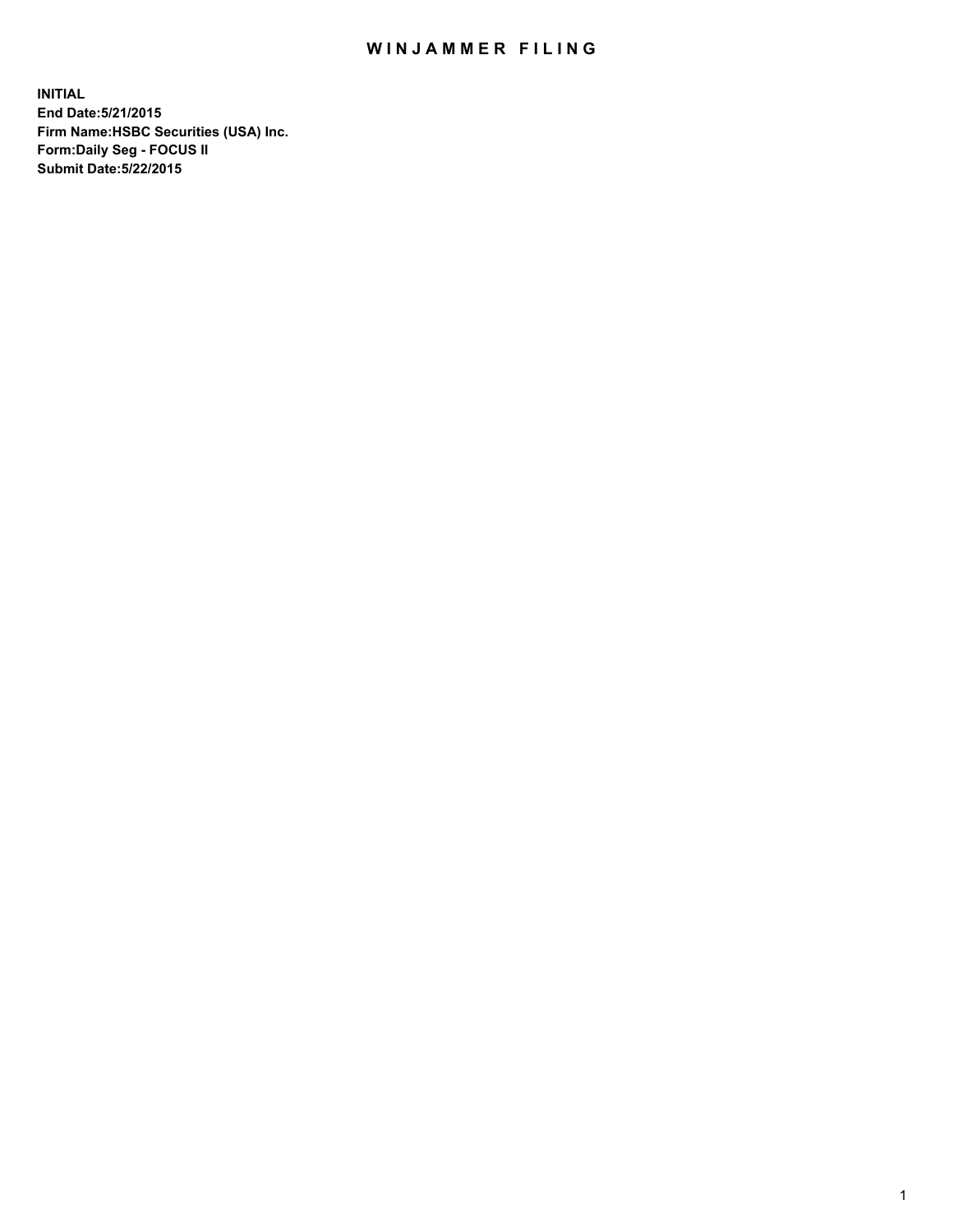## **INITIAL End Date:5/21/2015 Firm Name:HSBC Securities (USA) Inc. Form:Daily Seg - FOCUS II Submit Date:5/22/2015 Daily Segregation - Cover Page**

| Name of Company<br><b>Contact Name</b><br><b>Contact Phone Number</b><br><b>Contact Email Address</b>                                                                                                                                                                                                                         | <b>HSBC Securities (USA) Inc.</b><br>Steven richardson<br>212-525-6445<br>steven.richardson@us.hsbc.com |
|-------------------------------------------------------------------------------------------------------------------------------------------------------------------------------------------------------------------------------------------------------------------------------------------------------------------------------|---------------------------------------------------------------------------------------------------------|
| FCM's Customer Segregated Funds Residual Interest Target (choose one):<br>a. Minimum dollar amount: ; or<br>b. Minimum percentage of customer segregated funds required:%; or<br>c. Dollar amount range between: and; or<br>d. Percentage range of customer segregated funds required between:% and%.                         | 50,000,000<br>00<br>0 <sub>0</sub>                                                                      |
| FCM's Customer Secured Amount Funds Residual Interest Target (choose one):<br>a. Minimum dollar amount: ; or<br>b. Minimum percentage of customer secured funds required:%; or<br>c. Dollar amount range between: and; or<br>d. Percentage range of customer secured funds required between:% and%.                           | 10,000,000<br>0 <sub>0</sub><br>00                                                                      |
| FCM's Cleared Swaps Customer Collateral Residual Interest Target (choose one):<br>a. Minimum dollar amount: ; or<br>b. Minimum percentage of cleared swaps customer collateral required:%; or<br>c. Dollar amount range between: and; or<br>d. Percentage range of cleared swaps customer collateral required between:% and%. | 30,000,000<br><u>00</u><br><u>00</u>                                                                    |

Attach supporting documents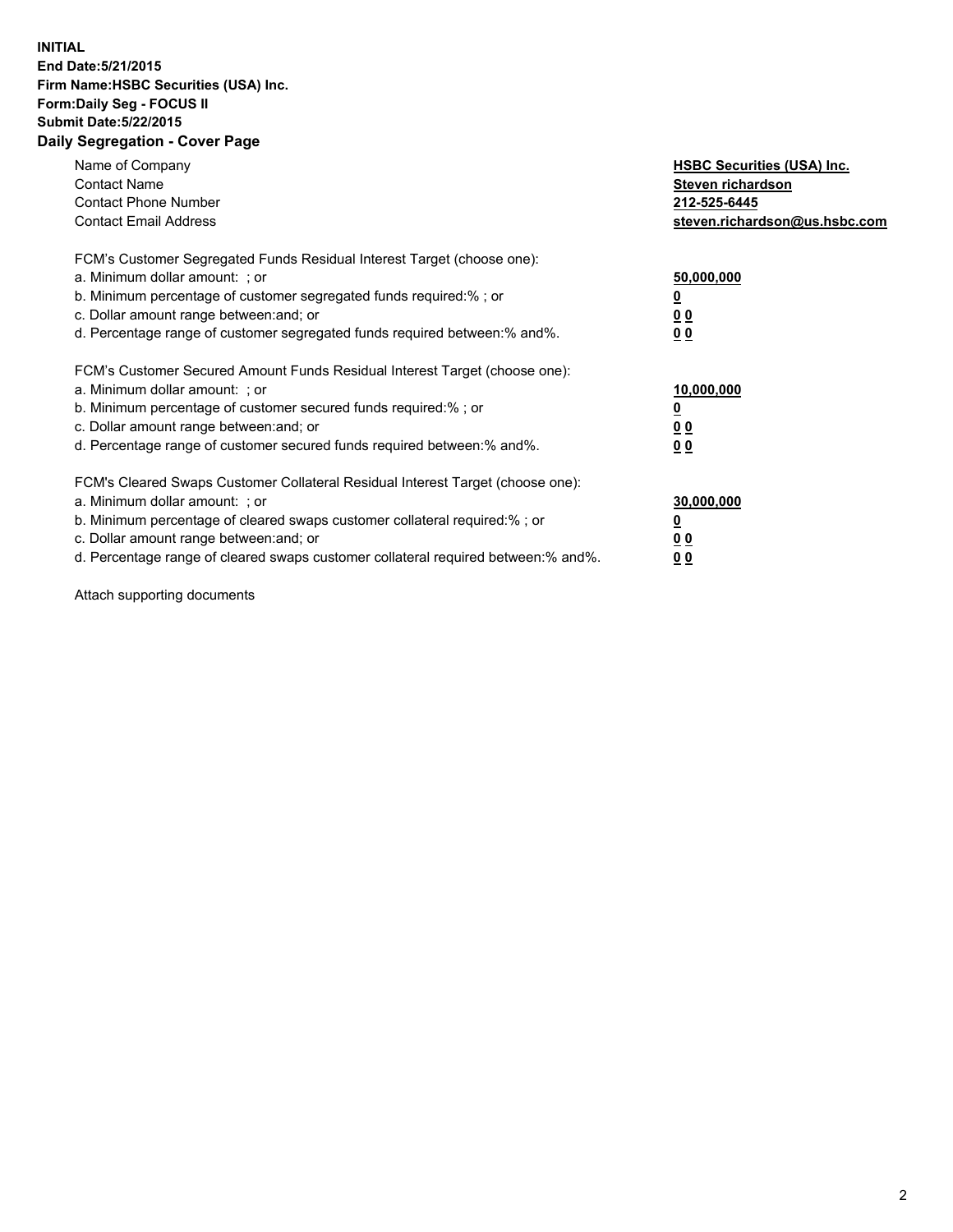**INITIAL End Date:5/21/2015 Firm Name:HSBC Securities (USA) Inc. Form:Daily Seg - FOCUS II Submit Date:5/22/2015 Daily Segregation - Secured Amounts**

|     | Foreign Futures and Foreign Options Secured Amounts                                                          |                            |
|-----|--------------------------------------------------------------------------------------------------------------|----------------------------|
|     | Amount required to be set aside pursuant to law, rule or regulation of a foreign                             | $0$ [7305]                 |
|     | government or a rule of a self-regulatory organization authorized thereunder                                 |                            |
| 1.  | Net ledger balance - Foreign Futures and Foreign Option Trading - All Customers                              |                            |
|     | A. Cash                                                                                                      |                            |
|     |                                                                                                              | 61,054,035 [7315]          |
| 2.  | B. Securities (at market)                                                                                    | 30,703,202 [7317]          |
| 3.  | Net unrealized profit (loss) in open futures contracts traded on a foreign board of trade                    | 4,992,656 [7325]           |
|     | Exchange traded options                                                                                      |                            |
|     | a. Market value of open option contracts purchased on a foreign board of trade                               | $0$ [7335]                 |
|     | b. Market value of open contracts granted (sold) on a foreign board of trade                                 | $0$ [7337]                 |
| 4.  | Net equity (deficit) (add lines 1.2. and 3.)                                                                 | 96,749,893 [7345]          |
| 5.  | Account liquidating to a deficit and account with a debit balances - gross amount                            | $0$ [7351]                 |
|     | Less: amount offset by customer owned securities                                                             | 0 [7352] 0 [7354]          |
| 6.  | Amount required to be set aside as the secured amount - Net Liquidating Equity<br>Method (add lines 4 and 5) | 96,749,893 [7355]          |
| 7.  | Greater of amount required to be set aside pursuant to foreign jurisdiction (above) or line                  | 96,749,892 [7360]          |
|     | 6.                                                                                                           |                            |
|     | FUNDS DEPOSITED IN SEPARATE REGULATION 30.7 ACCOUNTS                                                         |                            |
| 1.  | Cash in banks                                                                                                |                            |
|     | A. Banks located in the United States                                                                        | 24,958,269 [7500]          |
|     | B. Other banks qualified under Regulation 30.7                                                               | 0 [7520] 24,958,269 [7530] |
| 2.  | <b>Securities</b>                                                                                            |                            |
|     | A. In safekeeping with banks located in the United States                                                    | 30,703,202 [7540]          |
|     | B. In safekeeping with other banks qualified under Regulation 30.7                                           | 0 [7560] 30,703,202 [7570] |
| 3.  | Equities with registered futures commission merchants                                                        |                            |
|     | A. Cash                                                                                                      | $0$ [7580]                 |
|     | <b>B.</b> Securities                                                                                         | $0$ [7590]                 |
|     | C. Unrealized gain (loss) on open futures contracts                                                          | $0$ [7600]                 |
|     | D. Value of long option contracts                                                                            | $0$ [7610]                 |
|     | E. Value of short option contracts                                                                           | 0 [7615] 0 [7620]          |
| 4.  | Amounts held by clearing organizations of foreign boards of trade                                            |                            |
|     | A. Cash                                                                                                      | $0$ [7640]                 |
|     | <b>B.</b> Securities                                                                                         | $0$ [7650]                 |
|     | C. Amount due to (from) clearing organization - daily variation                                              | $0$ [7660]                 |
|     | D. Value of long option contracts                                                                            | $0$ [7670]                 |
|     | E. Value of short option contracts                                                                           | 0 [7675] 0 [7680]          |
| 5.  | Amounts held by members of foreign boards of trade                                                           |                            |
|     | A. Cash                                                                                                      | 61,788,609 [7700]          |
|     | <b>B.</b> Securities                                                                                         | $0$ [7710]                 |
|     |                                                                                                              |                            |
|     | C. Unrealized gain (loss) on open futures contracts                                                          | 4,992,656 [7720]           |
|     | D. Value of long option contracts                                                                            | $0$ [7730]                 |
|     | E. Value of short option contracts                                                                           | 0 [7735] 66,781,265 [7740] |
| 6.  | Amounts with other depositories designated by a foreign board of trade                                       | 0 [7760]                   |
| 7.  | Segregated funds on hand                                                                                     | $0$ [7765]                 |
| 8.  | Total funds in separate section 30.7 accounts                                                                | 122,442,736 [7770]         |
| 9.  | Excess (deficiency) Set Aside for Secured Amount (subtract line 7 Secured Statement                          | 25,692,844 [7380]          |
|     | Page 1 from Line 8)                                                                                          |                            |
| 10. | Management Target Amount for Excess funds in separate section 30.7 accounts                                  | 10,000,000 [7780]          |
| 11. | Excess (deficiency) funds in separate 30.7 accounts over (under) Management Target                           | 15,692,844 [7785]          |
|     |                                                                                                              |                            |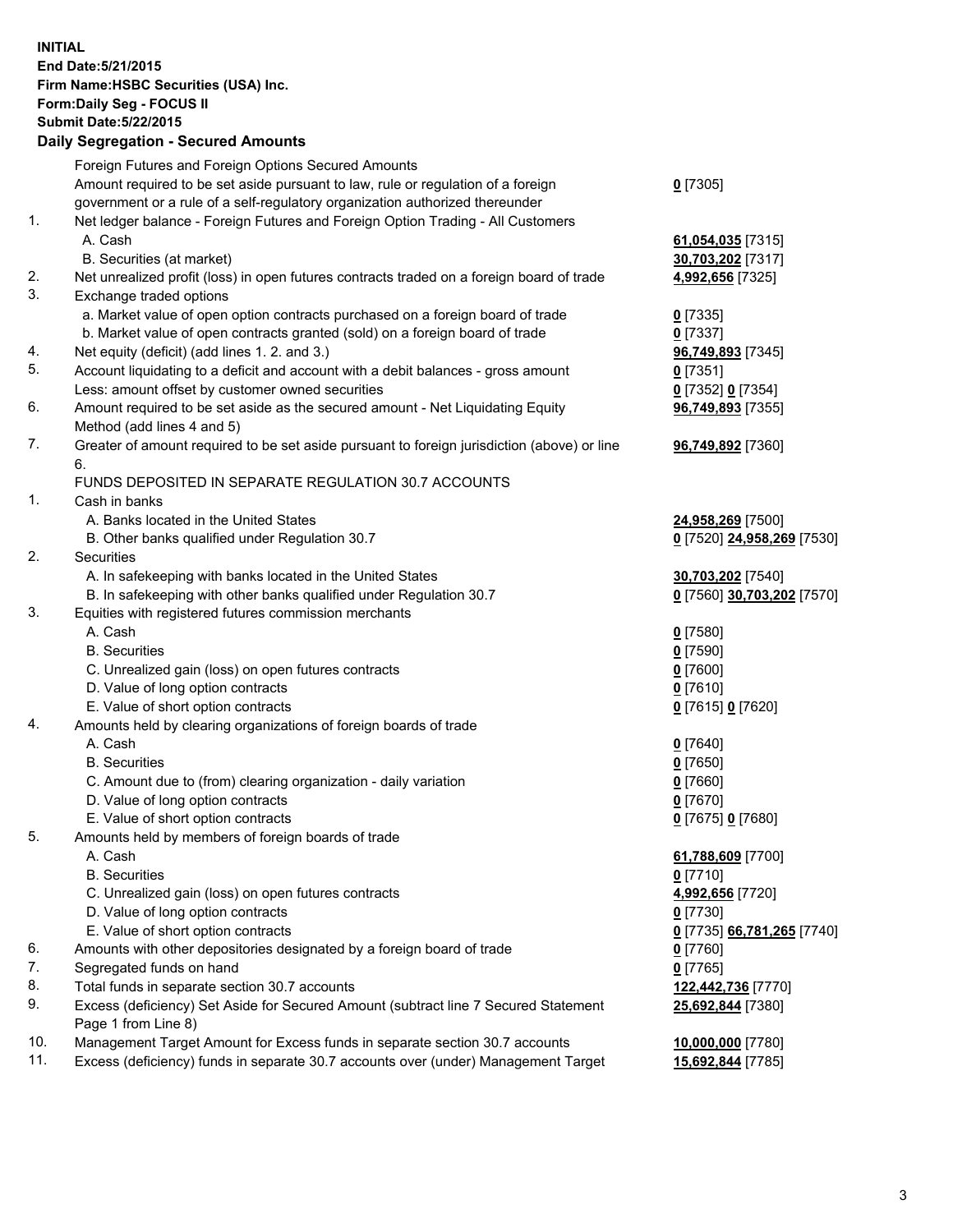| <b>INITIAL</b> | End Date: 5/21/2015<br>Firm Name: HSBC Securities (USA) Inc.<br>Form: Daily Seg - FOCUS II<br><b>Submit Date: 5/22/2015</b>        |                                             |
|----------------|------------------------------------------------------------------------------------------------------------------------------------|---------------------------------------------|
|                | Daily Segregation - Segregation Statement                                                                                          |                                             |
|                | SEGREGATION REQUIREMENTS(Section 4d(2) of the CEAct)                                                                               |                                             |
| 1.             | Net ledger balance                                                                                                                 |                                             |
|                | A. Cash                                                                                                                            | 39,182,973 [7010]                           |
|                | B. Securities (at market)                                                                                                          | 644,810,920 [7020]                          |
| 2.<br>3.       | Net unrealized profit (loss) in open futures contracts traded on a contract market                                                 | 310,018,700 [7030]                          |
|                | Exchange traded options                                                                                                            |                                             |
|                | A. Add market value of open option contracts purchased on a contract market                                                        | 95,758,337 [7032]                           |
| 4.             | B. Deduct market value of open option contracts granted (sold) on a contract market<br>Net equity (deficit) (add lines 1, 2 and 3) | $-6,238,817$ [7033]<br>1,083,532,113 [7040] |
| 5.             | Accounts liquidating to a deficit and accounts with                                                                                |                                             |
|                | debit balances - gross amount                                                                                                      | 2,147,832 [7045]                            |
|                | Less: amount offset by customer securities                                                                                         | -2,146,481 [7047] 1,351 [7050]              |
| 6.             | Amount required to be segregated (add lines 4 and 5)                                                                               | 1,083,533,464 [7060]                        |
|                | FUNDS IN SEGREGATED ACCOUNTS                                                                                                       |                                             |
| 7.             | Deposited in segregated funds bank accounts                                                                                        |                                             |
|                | A. Cash                                                                                                                            | 15,456,098 [7070]                           |
|                | B. Securities representing investments of customers' funds (at market)                                                             | $0$ [7080]                                  |
|                | C. Securities held for particular customers or option customers in lieu of cash (at                                                | 177,241,485 [7090]                          |
|                | market)                                                                                                                            |                                             |
| 8.             | Margins on deposit with derivatives clearing organizations of contract markets                                                     |                                             |
|                | A. Cash                                                                                                                            | 245,472,920 [7100]                          |
|                | B. Securities representing investments of customers' funds (at market)                                                             | 137,253,409 [7110]                          |
|                | C. Securities held for particular customers or option customers in lieu of cash (at                                                | 467,569,435 [7120]                          |
|                | market)                                                                                                                            |                                             |
| 9.             | Net settlement from (to) derivatives clearing organizations of contract markets                                                    | <u>-2,301,864</u> [7130]                    |
| 10.            | Exchange traded options                                                                                                            |                                             |
|                | A. Value of open long option contracts                                                                                             | 95,758,337 [7132]                           |
|                | B. Value of open short option contracts                                                                                            | -6,238,817 [7133]                           |
| 11.            | Net equities with other FCMs                                                                                                       |                                             |
|                | A. Net liquidating equity                                                                                                          | 58,937,394 [7140]                           |
|                | B. Securities representing investments of customers' funds (at market)                                                             | <u>0</u> [7160]                             |
|                | C. Securities held for particular customers or option customers in lieu of cash (at                                                | $0$ [7170]                                  |
|                | market)                                                                                                                            |                                             |
| 12.            | Segregated funds on hand                                                                                                           | $0$ [7150]                                  |
| 13.            | Total amount in segregation (add lines 7 through 12)                                                                               | 1,189,148,397 [7180]                        |
| 14.            | Excess (deficiency) funds in segregation (subtract line 6 from line 13)                                                            | 105,614,933 [7190]                          |
| 15.            | Management Target Amount for Excess funds in segregation                                                                           | 50,000,000 [7194]                           |
| 16.            | Excess (deficiency) funds in segregation over (under) Management Target Amount                                                     | 55,614,933 [7198]                           |
|                | Excess                                                                                                                             |                                             |